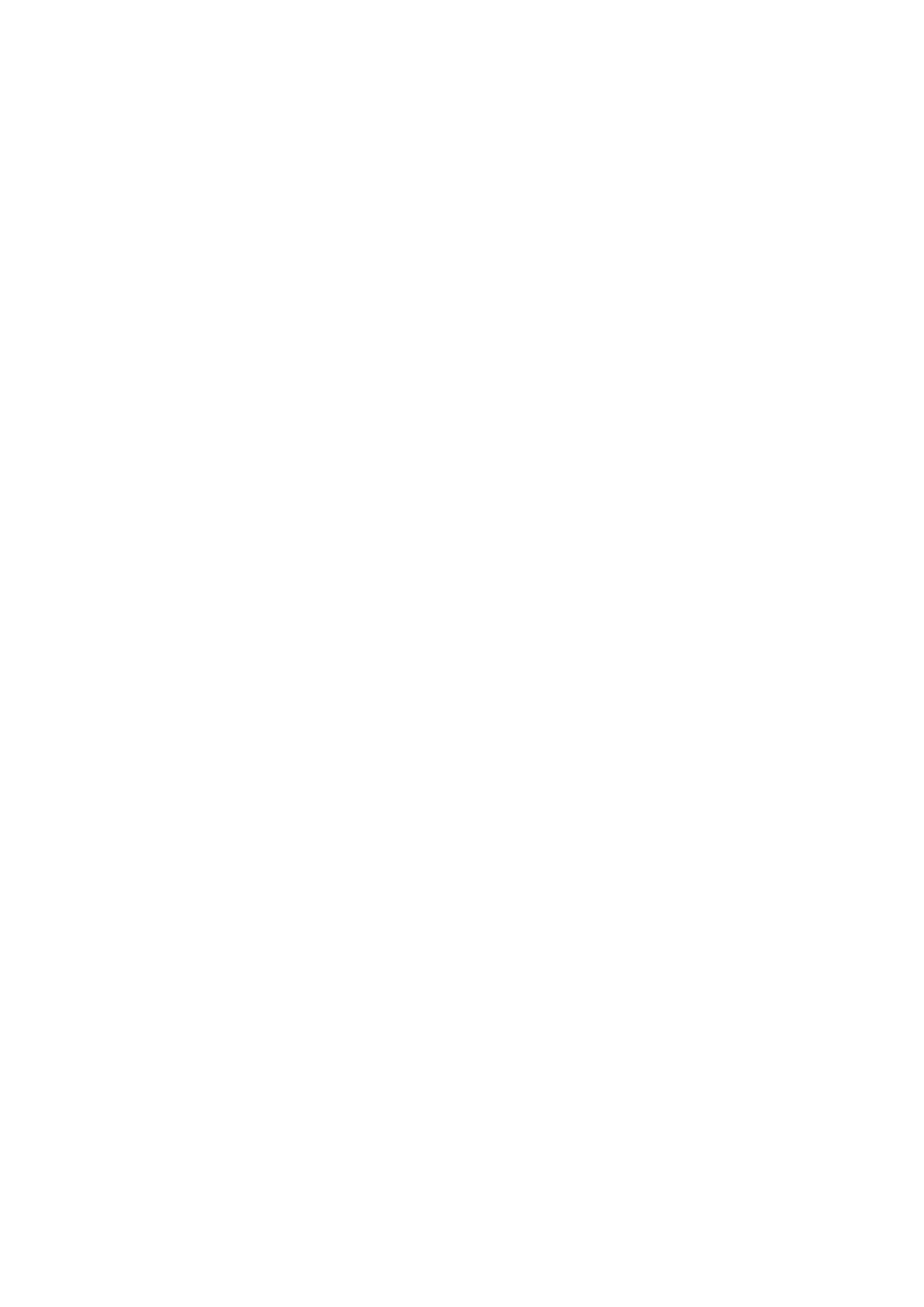## **AGENDA**

## Page Nos.

## **Remote Meeting Details**

This meeting will be held in a remote manner in accordance with the Local Authorities and Police and Crime Panels (Coronavirus) (Flexibility of Local Authority and Police and Crime Panel Meetings) (England and Wales) Regulations 2020.

The meeting will be live streamed on the Council's social media platforms to enable access for the Press and Public.

1. Apologies for Absence

| 2.                                 | Declaration of Interest by Members and Officers and as to the Party Whip |              |  |
|------------------------------------|--------------------------------------------------------------------------|--------------|--|
| 3.                                 | Declaration of Intention to Record Meeting                               |              |  |
| 4.                                 | Minutes of Meeting Held on 13 January 2021                               | $5 - 15$     |  |
| 5.                                 | Chairman's Report                                                        |              |  |
| 6.                                 | Forward Plan (April 2021 to March 2022)                                  | Report<br>16 |  |
| <b>Part 1 - Items for Decision</b> |                                                                          |              |  |
| 7.                                 | Visitor Economy Recovery Plans for 2021                                  | $17 - 25$    |  |
| 8.                                 | Open Space Assessment and Strategy                                       | $26 - 29$    |  |
| 9.                                 | Newark Town Investment Plan Update                                       | $30 - 43$    |  |
| Part 2 - Items for Information     |                                                                          |              |  |
| 10.                                | Newark Beacon Update                                                     | $44 - 51$    |  |
| 11.                                | Places to Ride Application Update                                        | $52 - 53$    |  |
| 12.                                | Update on A46 Newark Northern Bypass Consultation                        | $54 - 96$    |  |
| 13.                                | <b>Ollerton Hall Update</b>                                              | $97 - 99$    |  |
| 14.                                | <b>New Funding Opportunities</b>                                         | $100 - 102$  |  |
| 15.                                | Minute of Decision - EV Charge Points Capital Budget Set-Up              | $103 - 106$  |  |
|                                    |                                                                          |              |  |

## **Confidential and Exempt Items**

16. Exclusion of the Press and Public